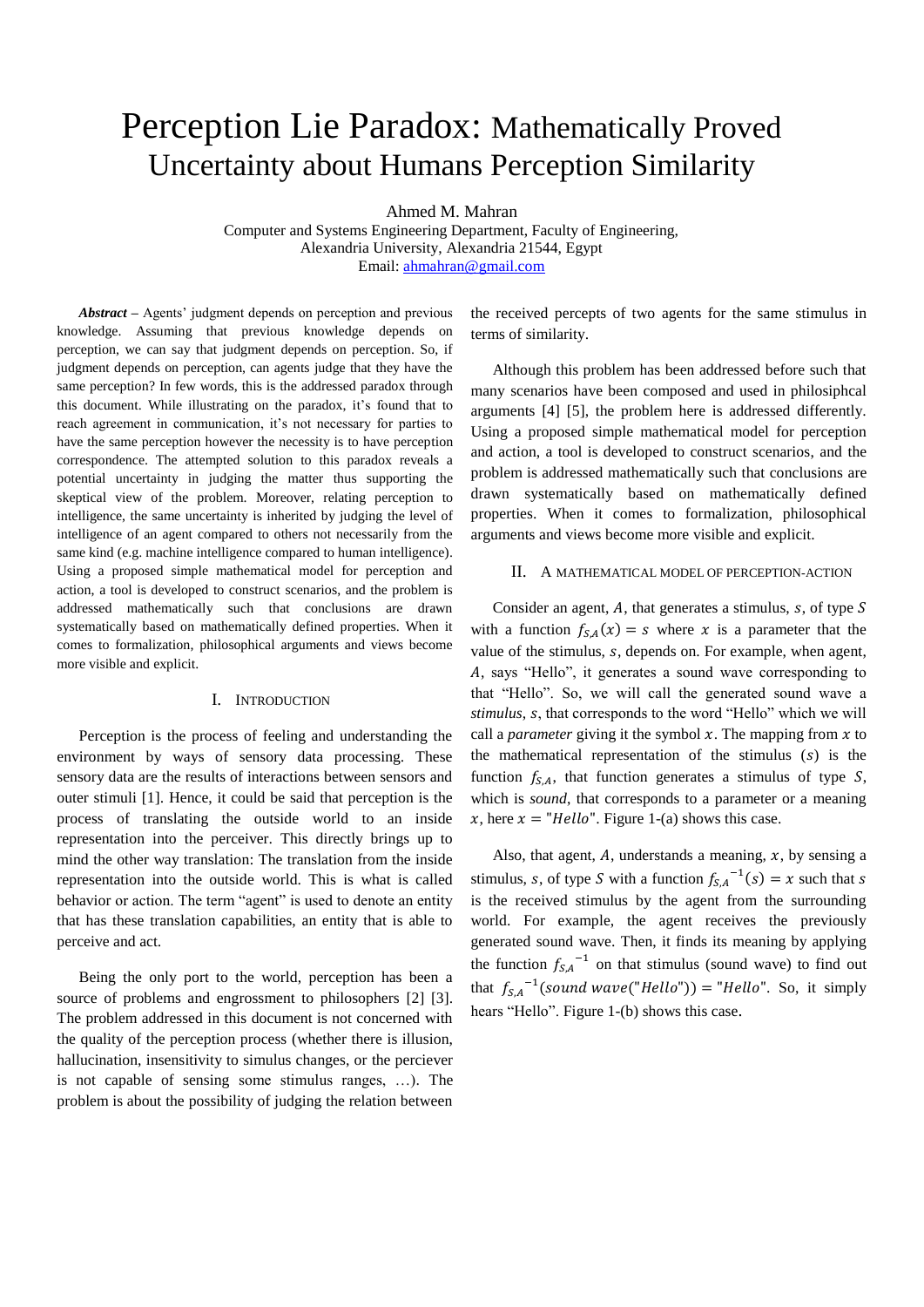

<span id="page-1-0"></span>**Figure 1 – (a) is an agent understands a meaning "Hello" and expresses it by generating the sound wave of "Hello" while (b) hears the sound wave of "Hello" and understands as "Hello"**

[Figure](#page-1-1) 2 shows the graphical symbolic representation of an agent with the previously mentioned functions.



<span id="page-1-1"></span>**Figure 2 – A graphical symbolic representation of an agent that can generate and perceive a stimulus of type** *S*

The line

$$
A: f_{S,A}(x)
$$

means that: agent  $A$  generates a stimulus corresponding to the meaning  $x$ . In the previous example, to indicate that A said "Hello", we can write

| A: "Hello"            | : A understands the meaning "Hello"            |
|-----------------------|------------------------------------------------|
| A: $f_{S,A}("Hello")$ | : A expresses the meaning of "Hello" by saying |
|                       | "Hello"                                        |

On the other hand, the line

 $A: f_{S,A}^{-1}(s)$ 

means that: agent  $A$  understands the meaning of the received stimulus, s, as  $f_{S,A}^{-1}(s)$  which equals x. In the previous example, to say that A hears the previously generated sound of "Hello" and understands it as "Hello", we can write

| A: $f_{SA}^{-1}(sound("Hello"))$      | : A hears the sound of "Hello"      |
|---------------------------------------|-------------------------------------|
| A: $f_{S,A}^{-1}$ $f_{S,A}$ ("Hello") | : A hears the sound of "Hello"      |
| A: "Hello"                            | : A understands the meaning "Hello" |

Agent  $A$  is surrounded by a world  $W$ . We can assume without loss of generality that the world carries the generated stimulus without any modification.

## III. THE PERCEPTION LIE PARADOX

Now, suppose that there are two agents,  $A$  and  $B$ , that can generate and percept sound, having the following dialog. understands a meaning and expresses it by sound. Then, B hears the sound and understands it. After that,  $B$  re-sounds it back to  $A$  so as to make sure that  $B$  understands the required meaning. The following is the dialog between them.



**Figure 3 – A dialog between two agents: A and B**

| A: "Hello"                       | ; A understands the meaning "Hello"                                                                                                                          |
|----------------------------------|--------------------------------------------------------------------------------------------------------------------------------------------------------------|
| $A: S_A("Hello")$                | ; A says "Hello"                                                                                                                                             |
| $W: S_A("Hello")$                | ; the world W carries the sound of<br>"Hello"                                                                                                                |
| A: $S_A^{-1}.S_A("Hello")$       | ; A hears itself and understands that<br>$S_A("Hello")$ is the sound of "Hello"                                                                              |
| A: "Hello"                       | ; A understands the meaning "Hello"                                                                                                                          |
| $B: S_B^{-1}.S_A("Hello")$       | ; <i>B</i> hears $S_A("Hello")$ and understands<br>the meaning $S_R^{-1}$ . $S_A("Hello")$                                                                   |
| $B: S_R. S_R^{-1}. S_A("Hello")$ | $B$ expresses the meaning<br>$S_R^{-1}.S_A("Hello")$ by<br>saying<br>$S_B^{-1} S_A("Hello")$ with its sound<br>$S_R$ , $S_R$ <sup>-1</sup> , $S_A$ ("Hello") |
| $B: S_A("Hello")$                | ; <i>B</i> tries to generate the same sound it<br>heard before, $S_A("Hello")$ , so $S_B$ and<br>$S_R^{-1}$ cancel each other                                |
| $W: S_A("Hello")$                | ; W carries the sound generated by<br>agent B, $S_A("Hello")$                                                                                                |
| $A: S_A^{-1}.S_A("Hello")$       | ; A hears $S_A("Hello")$ and figures out<br>that it is equivalent or like its sound                                                                          |
| A: "Hello"                       | ; A understands the sound $S_A("Hello")$<br>is the sound of "Hello", so A<br>understands the meaning "Hello"                                                 |

The following table summarizes what both agents have understood:

| Agent A      | Agent $B$                   |
|--------------|-----------------------------|
| "Hello" $=x$ | $S_B^{-1} S_A("Hello") = y$ |

It could be noticed that agent  $B$  understands a different meaning than what agent  $A$  understands, however agent  $B$ succeeded to make agent  $A$  understand what matches  $A$ 's thoughts or way of thinking! That is a confusing result; both agents think that they understand the same meaning although they may not (or do not)!

Agent  $A$  thinks that agent  $B$  understands the meaning of the sound as  $x$  (the same way A understands it). On the other hand,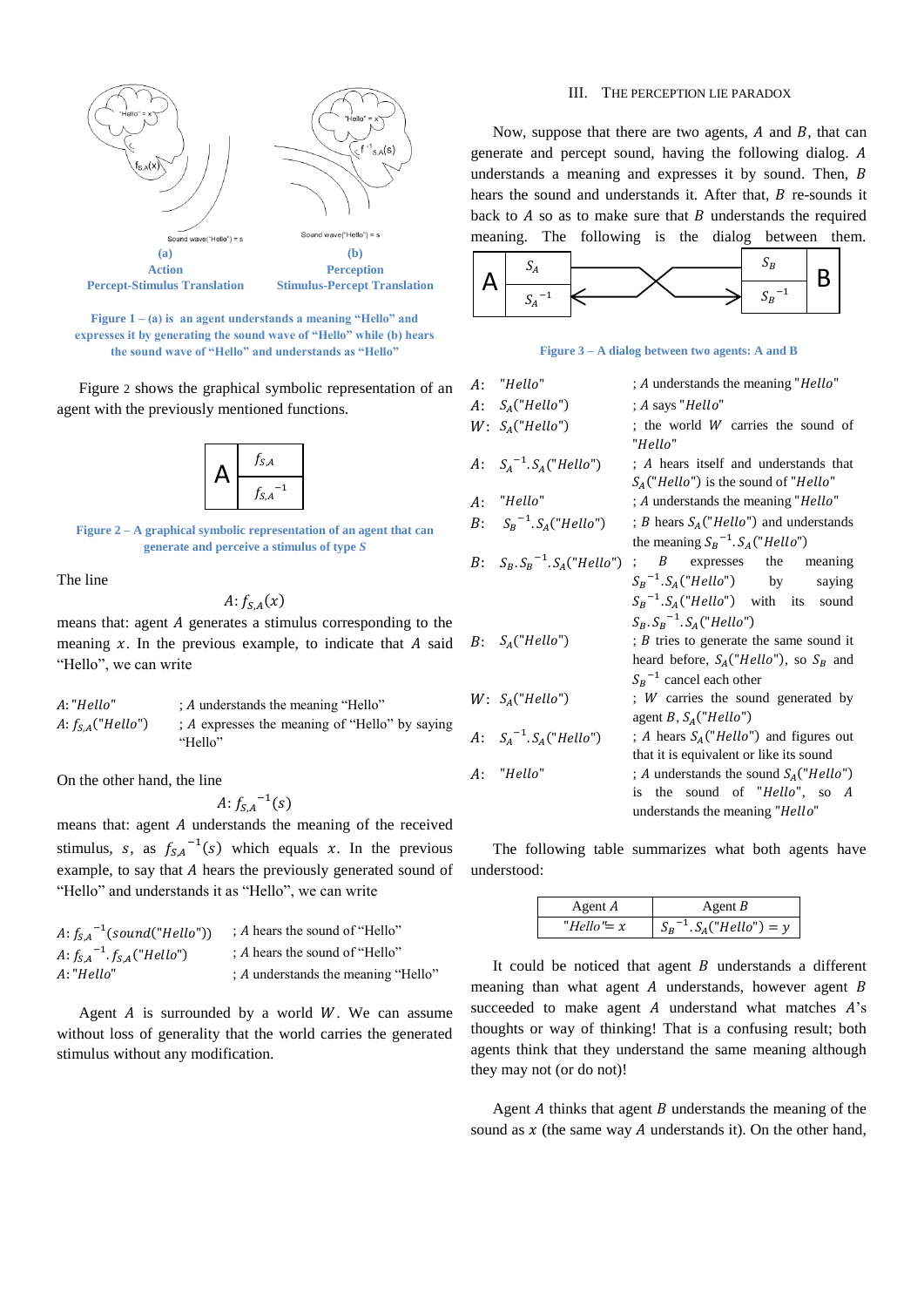B thinks that A understands the meaning of the sound as  $y$  (the same way  $B$  understands it). They both think that they understand meanings the same way. They both think that they have the same perception of the surrounding world so they think that that's why they can understand each other. However, we can see that they both have different perception as well as they can understand each other well. For both agents to have the same perception,  $S_A^{-1}$  should be equal to  $S_B^{-1}$ . The question is: Can they (either A or B) tell that  $S_A^{-1} = S_B^{-1}$ ?

Agents' judgment depends on perception and previous *knowledge. Assuming that previous knowledge depends on perception, we can say that judgment depends on perception without the need to mention previous knowledge. So, if judgment depends on perception, can agents judge that they have the same perception? Can agents be sure that their judgment about perception is not deviated by their perception?*

Consider agents that can interact with five different stimuli: sound  $(S)$ , light  $(L)$ , touch  $(C)$ , taste  $(T)$ , smell  $(M)$ . Can they tell that all S's are equivalent  $(S_A^{-1} = S_B^{-1} = S_C^{-1} = S_D^{-1})$  $\cdots$ ), all L's are equivalent, all C's are equivalent, all T's are equivalent, and all  $M$ 's are equivalent? Can they tell that they have the same perception of the world in a way that is not affected by their perception?

So, the question is NOT "Do humans have the same *perception?" but the question is "Can humans judge that they have the same perception?*"

Being agnostic about this question imposes the 50% probability that we, humans, might have different perception of the world around us. It is somehow shocking to think so! One might see that tomatoes, that you know, are red, the red you know, while another might see them blue, the same as your blue, but they cannot figure out that they are perceiving these different meanings. The one that knows that tomatoes are red says to the other one "Tomatoes are red". Then, the other one that knows that tomatoes are blue hears the one with red tomatoes as if saying "Tomatoes are blue" so he knows that he is talking right. So, the one with the blue tomatoes says to the other one "You are right; tomatoes are blue". Then comes the turn of the one with red tomatoes to hear "blue" as if hearing "red" and life continues.

Having different perception of the world, means that there are different worlds! As long as we interpret stimuli differently, we live in different worlds! In my world, I might interpret someone's actions towards me as if being nice so I act nicely while he thinks, in his own world, that he is being rude and I am coping up with him by being rude although I'm being nice in my world, and life still continues! You might describe for me the shape of a circle while I understand your description as a description for a square and when I re-describe the description I understood as a square's description you understand it as a circle's description! So you think I've understood your meaning and, fortunately, life keeps running!

In my world, I might see people with three legs and walking upside down but in your world people might have ten legs and no arms. However, we can still communicate without noticing any difference or anything weird in the other's world. It might be true that Bohr, Planck, Heisenberg, Einstein, Newton and others are those men who had revealed the mystery of your physical world and Muhammad, Jesus, Moses and others are those men who had revealed the mystery of your metaphysical world.

Those sentences might look very weird and so might be the concept of, literally, completely different perceptions which leads to, literally, completely different realities. This is different than saying that: "Real" has different interpretations to some extent. As in the later, if two humans are in that case, they are there because each one did not see/sense what the other had seen/sensed. However, when one is moved to the other's place and senses the same experience as of the other's, the moved one will conclude a nearer interpretation to his opponent, if not the same, and will be understanding the two different interpretations. Or both of them could continue arguing each other and still it's possible for them to reach a common understanding. In some point of time, they will catch the difference.

This is not the case on the other hand. Both are conceived that they understand the same thing the same way, which is not the truth, and they have no mean to feel the complete difference.

## IV. PERCEPTION CORRESPONDENCE

*It could be concluded that, an agreement about the understanding of a concept could be reached in communication, regardless from the similarity of the forms of understanding of that concept among communication parties, as long as (i) the communicated stimuli are the same among communication parties and (ii) those stimuli are always triggered by the same form of understanding and always trigger the same form per communication party.*

Mathematically, this means that for all stimuli, there has to be one-to-one correspondence from the form of understanding of one agent to the other. So, for agents  $A$  and  $B$  to reach an agreement about a concept, it is not necessary that their forms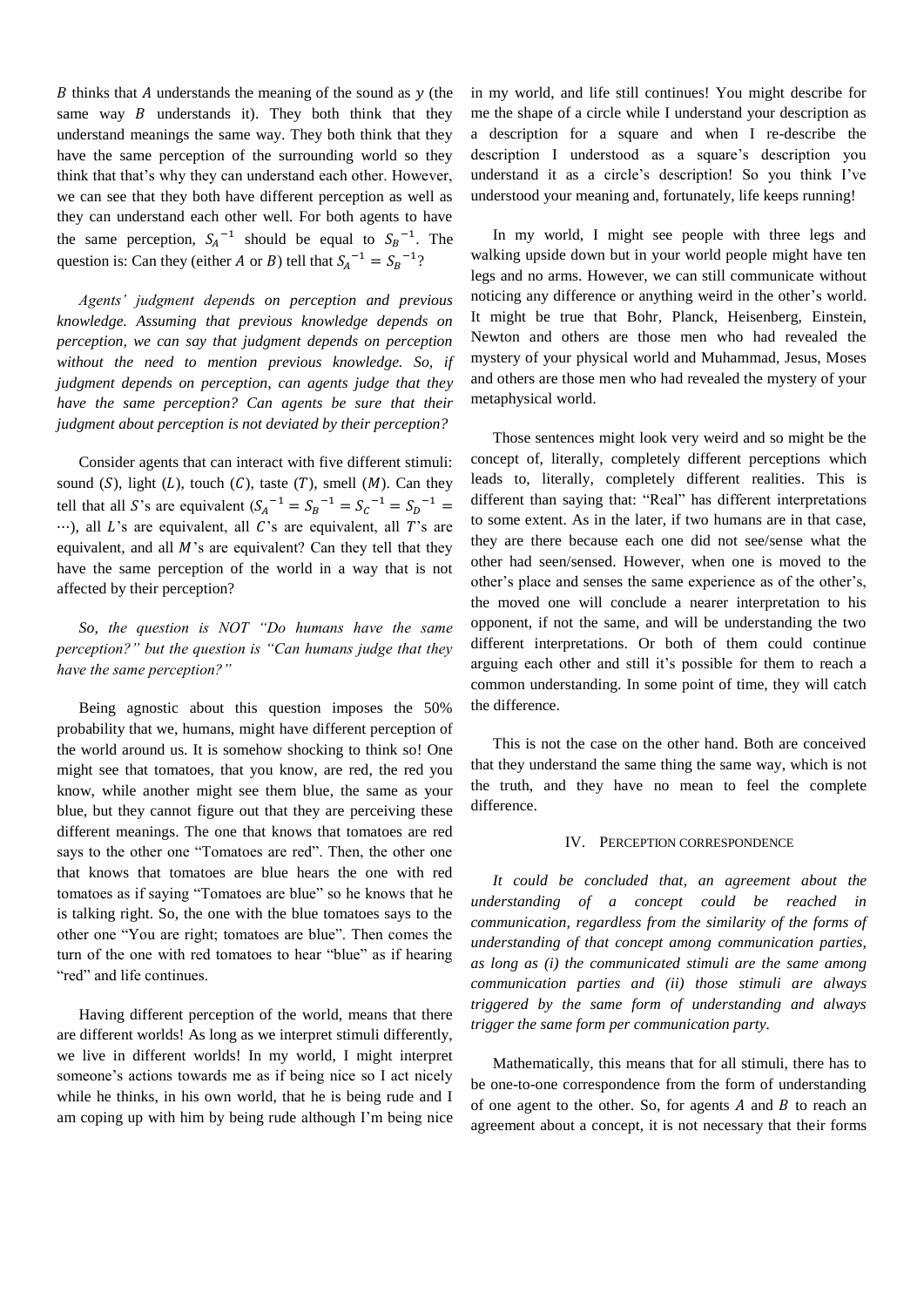of understanding to be the same  $(S_A^{-1} = S_B^{-1})$  however the necessity is to have a one-to-one correspondence function:

$$
C: S_B^{-1} \rightarrow S_A^{-1}
$$
 (i.e.  $C(S_B^{-1}) = S_A^{-1}$ )

So, if it is possible to find such a function, it could be judged that  $A$  and  $B$  can reach agreement or they have *perception correspondence*.

Relating perception to intelligence [6] [7], the fact that two agents have perception correspondence contributes to the judgment whether or not they are on the same level of intelligence. If agents  $A$  and  $B$  understand things in the same way or more generally in a one-to-one correspondence manner, then most probably they do have the same level of intelligence.

# V. A SOLUTION ATTEMPT TO THE PARADOX

There might be a scenario that tells whether  $S_A^{-1} = S_B^{-1}$  or not. Increasing complexity of dialogs by adding more agents with more sensors and actuators won't help as long as the couple of a perception function and its inverse cancel each other. However, assumptions that might help could be like making the surrounding world convert one stimulus of any type to another of any other type (we can watch the effect of sound on dust) or give that ability to agents.

Imagine that we have a special kind of agent. An agent that has a special perception function that can percept other agents' percepts. A thinkable scenario is that, the special agent to observe two normal agents perceiving the same stimulus. Then he can conclude whether the observed percepts of both agents are similar or not.

Let's call the special agent a "Judge",  $J$ , and the special perception function of the judge "Observation",  $O<sub>I</sub>$ . This scenario is illustrated b[y Figure](#page-3-0) 4.



<span id="page-3-0"></span>**Figure 4 – The judge agent observing percepts of normal agents**

The possible observations of the judge are:

- 1.  $O_I[S_A^{-1}(s)] \neq O_I[S_B^{-1}(s)]$ . In that case, the judge can conclude that  $S_A^{-1}(s) \neq S_B^{-1}(s)$
- 2.  $O_{I}[S_{A}^{-1}(s)] = O_{I}[S_{B}^{-1}(s)]$ . In that case, there are two conclusions:
	- a. Either,  $S_A^{-1}(s) = S_B^{-1}(s)$

b. Or,  $O_I$  is not one-to-one function which means that for some values of  $s, S_A^{-1}(s) = S_B^{-1}(s)$  and for other values of s,  $S_A^{-1}(s) \neq S_B^{-1}(s)$ 

*In conclusion, even that conceptual judge can only be sure that agents have different perception and cannot be sure that agents have the same perception. In other words, if this judge is asked whether agents have the same perception or not, he can say "No" with a complete certainty of 100% but cannot* say "Yes" with such certainty.

#### VI. CERTAINTY ABOUT PERCEPTION CORRESPONDENCE

Besides judging whether both agents have the same perception or not, this conceptual judge might make further judgment about the perception correspondence between both agents. Looking again at the possible observations of the judge:

- 1.  $O_I[S_A^{-1}(s)] \neq O_I[S_B^{-1}(s)]$  and the judge concludes that  $S_A^{-1}(s) \neq S_B^{-1}(s)$ . In that case:
	- a. If it is possible for the judge to find the perception correspondence function

 $C_{I_{BA}}: O_I[S_B^{-1}(s)] \rightarrow O_I[S_A^{-1}(s)]$  (i.e.  $C_{I_{BA}}(O_I[S_B^{-1}(s)]) = O_I[S_A^{-1}(s)]$ , then the judge can conclude that  $A$  and  $B$  can reach agreement, they have perception correspondence, or they might be at the same level of intelligence.

- b. Or, if it is not possible for the judge to find such function, then he can conclude the converse.
- 2.  $O_I[S_A^{-1}(s)] = O_I[S_B^{-1}(s)]$  and either  $S_A^{-1}(s) = S_B^{-1}(s)$ or  $S_A^{-1}(s) \neq S_B^{-1}(s)$  could be true. In that case, the correspondence function is easily found as  $C_{I_{BA}}(O_I[S_B^{-1}(s)]) = O_I[S_A^{-1}(s)] = O_I[S_B^{-1}(s)]$

however  $J$  might be falsely judging that  $A$  and  $B$  can reach agreement, they have perception correspondence, or they might be at the same level of intelligence.

*Another conclusion is that, the degree of certainty of the conceptual judge judgment about whether agents have perception correspondence or not (might be at the same level of intelligence or not) is inherited from the certainty of that conceptual judge judgment about whether the same agents have the same perception or not.*